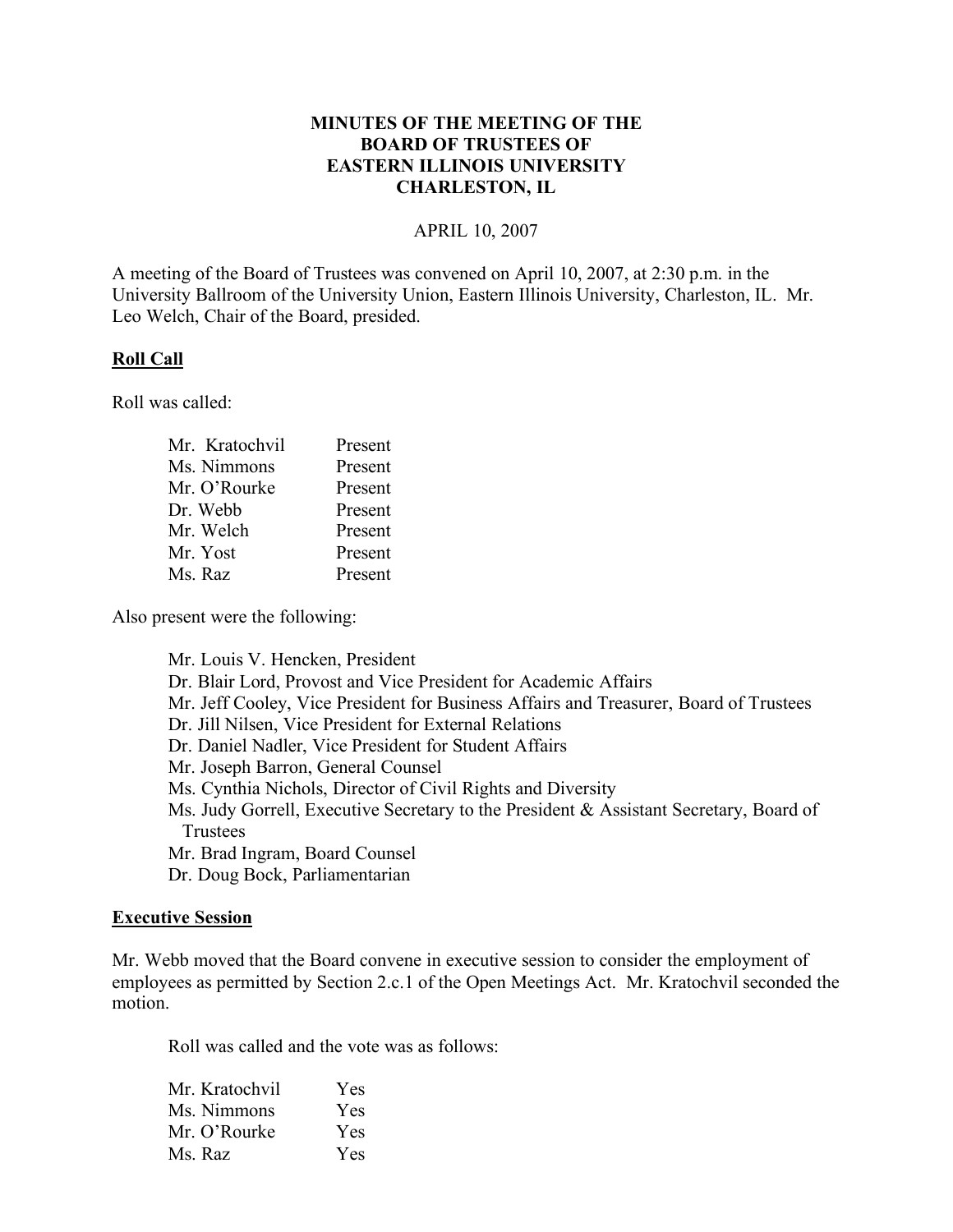| Dr. Webb  | Yes |
|-----------|-----|
| Mr. Yost  | Yes |
| Mr. Welch | Yes |

Motion carried.

Dr. Webb made a motion to reconvene in open session. Mr. Kratochvil seconded the motion.

Roll was called and the vote was as follows:

| Mr. Kratochvil | Yes        |
|----------------|------------|
| Ms. Nimmons    | Yes        |
| Mr. O'Rourke   | Yes        |
| Ms. Raz        | Yes        |
| Dr. Webb       | Yes        |
| Mr. Yost       | <b>Yes</b> |
| Mr. Welch      | Yes        |
|                |            |

Motion carried.

### **Action Items**

Mr. Welch, "On behalf of the Board of Trustees of Eastern Illinois University, I am pleased to announce the Board's decision to employ Dr. William L. Perry to serve as the  $10<sup>th</sup>$  sitting President of Eastern Illinois University, commencing on July 1, 2007, subject to execution of an employment agreement to be signed by the chairman of the Board of Trustees and Dr. Perry. I would accept a motion."

1. Dr. Webb moved to employ Dr. William L. Perry to serve as President of Eastern Illinois University for the period of July 1, 2007 through June 30, 2012, subject to the signing of an employment agreement by the Chair of the Board of Trustees and Dr. Perry. Mr. Kratochvil seconded the motion.

Roll was called and the vote was as follows:

| Mr. Kratochvil | Yes |
|----------------|-----|
| Ms. Nimmons    | Yes |
| Mr. O'Rourke   | Yes |
| Ms. Raz        | Yes |
| Dr. Webb       | Yes |
| Mr. Yost       | Yes |
| Mr. Welch      | Yes |

### **Comments from President Hencken**

President Hencken read an excerpt of a letter from the Department of Mathematics. "The faculty of the Department of Mathematics and Computer Sciences recognize Dr. William Perry's established record of outstanding teaching and scholarship for more than 30 years. Having met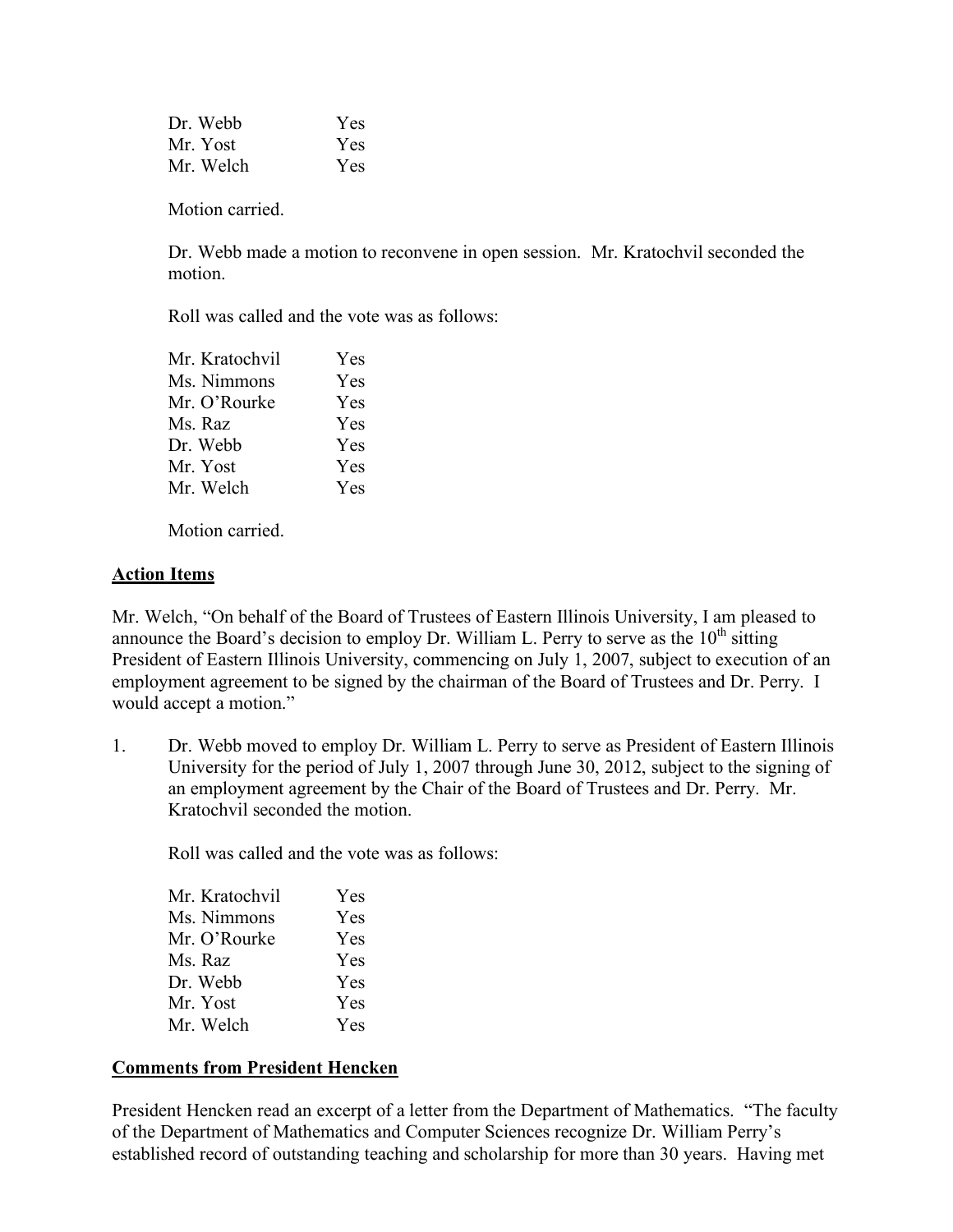with Dr. Perry, having examined his qualifications compared to the Departmental Application of Criteria for Promotion and Tenure, hereby recommends that Dr. William Perry be granted tenure, with the rank of Professor in the Department of Mathematics and Computer Science." signed Peter Andrews, Chair, Department of Mathematics and Computer Sciences. I also have a recommendation. This is written to convey my recommendation regarding Dr. William Perry's tenure and faculty rank in the Department of Mathematics and Computer Science. Consistent with board regulations, the Department of Mathematics and Computer Science met this morning to consider the matter of tenure and rank for Dr. Perry. I am in receipt of the Department's recommendation, which recommends that he be granted tenure at the rank of professor in the department. I am pleased to support this recommendation and urge you to support his appointment as Professor of Mathematics and Computer Science and recommend to the Board that tenure be awarded." Signed Blair M. Lord, Provost and Vice President for Academic Affairs. As President of the University, I hereby accept their recommendations and recommend to you that tenure be granted.

2. Dr. Webb moved to grant tenure to Dr. William Perry. Mr. Kratochvil seconded the motion.

Roll was called and the vote was as follows:

| Mr. Kratochvil | <b>Yes</b> |
|----------------|------------|
| Ms. Nimmons    | <b>Yes</b> |
| Mr. O'Rourke   | Yes        |
| Ms. Raz        | Yes        |
| Dr. Webb       | <b>Yes</b> |
| Mr. Yost       | Yes        |
| Mr. Welch      | Yes        |

Motion carried.

### **Comments from Chair Welch**

"When I walk across the campus quad, I never fail to notice the names engraved on the doorways of the physical science building: Darwin, Newton, Linnaeus, Galileo, and others. In retrospect, I realize how important these historical figures were to mankind and to me personally. They, of course, were important, not only in the development of the natural sciences, but they also represent the intellectual traditions so important to the institution we call the university. Although Eastern Illinois University is a relative newcomer, founded in 1895, we can trace our lineage to the great European Medieval universities, such as the University of Paris, University of Bellona, University of Padua. While these Universities have their own history and reason for their founding, I would argue that these reasons resonate down to the day, the life of the mind, a marketplace for ideas, a community of scholars. This represents a rationale that should connect any and all institutions of higher learning. Unfortunately, this type of mission is not always supported. There are current forces that would limit this mission. This is nothing new and has always been the case. It is imperative that all members of the academy defend our legacy. I would further argue that the role of the institution of higher learning, the role they have pursued represents a resilience that few other institutions can demonstrate. The university is by no means ephemeral. It does, however, depend on the commitment of the public as well as those associated with the university, past, present, and future to ensure that this great tradition